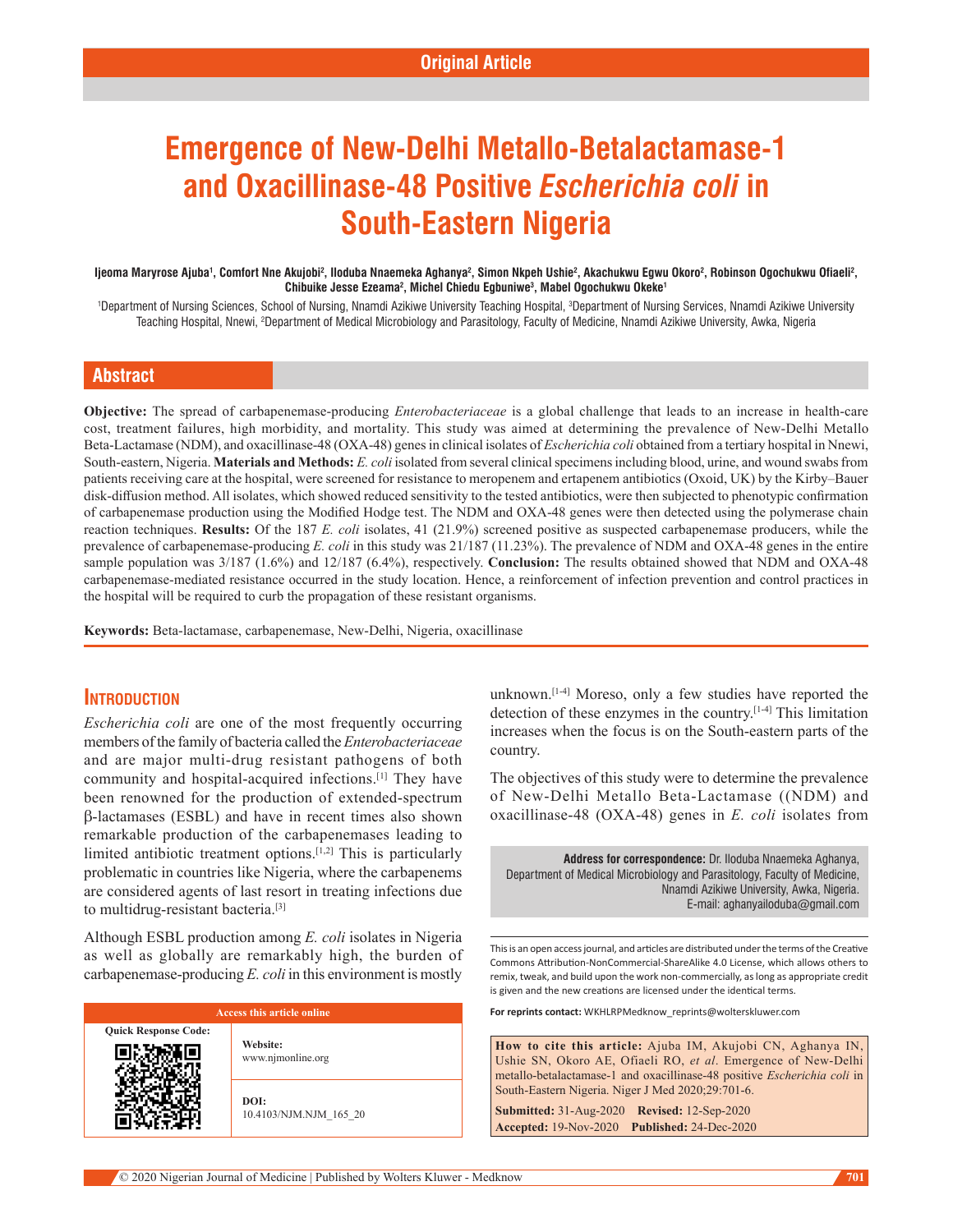clinical specimens in a tertiary hospital in the South-eastern region of Nigeria and to determine the antibiotic susceptibility pattern of these isolates.

## **Materials and Methods**

## **Study population**

One hundred and eighty‑seven nonduplicate *E. coli* isolates were collected consecutively from clinical specimens of patients submitted to the Medical Microbiology laboratory of Nnamdi Azikiwe University Teaching Hospital (NAUTH), a tertiary health institution and major referral centre serving individuals from most parts of South-East, Nigeria. The study was carried out between March and October 2018, and it included all Gram‑negative bacilli isolated during the study duration.

#### **Ethical consideration**

This work received approval from the research and ethics committee of NAUTH, Nnewi, with reference number NAUTH/CS/66/VOL. 10/190/2017/100.

#### **Specimen collection and transport**

All the isolates used in this study were obtained from clinical specimens that had been collected and immediately transported in their appropriate specimen containers to the NAUTH medical microbiology laboratory for processing within 1 h of collection. Blood was collected aseptically in blood culture bottles containing brain heart infusion (Oxoid, UK). Urine was collected in a sterile wide bore and screw-capped containers, while wound swabs were collected using sterile single-use cotton swabs.

## **Bacteria isolation**

Blood cultures were incubated aerobically at 35°C–37°C for 7days and sub‑cultured onto chocolate agar and Mac Conkey agar (Oxoid, UK) on days 2, 5 and 7, whichever yielded growth first. Other specimens were cultured directly on Chocolate agar and Mac Conkey agar (Oxoid, UK) and incubated aerobically at 35°C–37°C for 18–24 h. Then growth was confirmed by visible colonies on the surface of the culture media.

## **Bacterial identification**

The isolated organisms were Gram-stained, and all Gram-negative bacilli were then subjected to standard conventional biochemical tests for *E. coli* identification. These tests include lactose fermentation on Mac Conkey agar, indole production, citrate utilization, Voges Proskauer), and the hanging drop test for motility.[5] All motile, indole producing, lactose fermenting isolates which were negative for citrate utilization and Voges Proskauer tests were suspected to be *E. coli.* The suspected *E. coli* isolates were then confirmed as *E. coli by the* production of a greenish metallic sheen when sub-cultured on Eosin Methylene Blue Agar and incubated for 18–24 h at 37°C.<sup>[5]</sup>

## **Antimicrobial susceptibility testing**

The antimicrobial susceptibility testing (AST) was performed according to the techniques developed by Kirby–Bauer and described in the Clinical and Laboratory Standard Institute (CLSI) standards for AST.<sup>[6]</sup> The organisms were tested against the following antibiotics: ampicillin  $(10 \mu g)$ , amoxicillin-clavulanate  $(20/10 \mu$ g), cefuroxime  $(30 \mu$ g), cefotaxime  $(30 \mu$ g), ceftazidime (30 µg), cefepime (30 µg), meropenem (10 µg), ertapenem (10 µg), doripenem (10 µg), gentamicin (30  $\mu$ g), ciprofloxacin (5ug), and tetracycline (30  $\mu$ g) (Oxoid Ltd UK). Incubation was performed at 37°C for 18–24 h. After incubation, the inhibition zone was measured for each antibiotic produced by the *E. coli* isolates was measured in millimetres, and this was interpreted as sensitive, intermediate, or resistant based on the CLSI standard interpretive criteria.[6] *E. coli* ATCC 25922 was used to control the quality of the test.<sup>[6]</sup>

#### **Screening for suspected carbapenemase production**

The isolates were screened for carbapenem resistance and hence possible carbapenemase producers according to the 2017 CLSI guidelines.<sup>[6]</sup> In this method, 10 μg carbapenem antibiotic (ertapenem and meropenem) discs (Oxoid, UK) were placed on the surface of Mueller Hinton Agar (MHA) (Oxoid, UK) plates inoculated with each isolate of *E. coli* and then incubated at 37°C for 24 h after which zones of inhibition were read off.<sup>[6]</sup> Isolates showing inhibition zones  $\leq 22$  mm or  $\leq 21$  mm in diameter for meropenem or ertapenem respectively were considered as suspected carbapenemase producers.[5,6] They were then subjected to phenotypic confirmation using the modified hodge test (MHT).[5,6] *E. coli* ATCC 25922 was used to control the quality of the screening test.

## **Phenotypic confirmation of carbapenemase production (modified hodge test)**

In this method, a suspension of *E. coli* ATCC 25922 equivalent to 0.5 McFarland turbidity standard was prepared. The *E. coli*  suspension was then diluted 1:10 by adding 0.5 ml of the *E. coli*  suspension to 4.5 ml of saline. A lawn of the 1:10 dilution of *E. coli* ATCC 25922 was evenly streaked onto MHA plates using sterile cotton swabs and then allowed to dry for 3–5 min. Following this, one meropenem antibiotic disc (Oxoid, UK), was placed on the centre surface of the MHA plate. The test organisms were streaked in a straight line from one edge of each meropenem disc to the edge of the plate. Following this, the plates were incubated at 37°C for 24 h. After incubation, the plates were examined for a clover-leaf type indentation at the intersection of the test organism and *E. coli. ATCC 25922* within the zone of inhibition of the meropenem disc.[6] *Klebsiella pneumoniae* ATCC1705 and *K. pneumoniae* ATCC1706 were used as positive and negative controls.<sup>[6]</sup>

## **DNA extraction**

Bacteria DNA from the *E. coli* isolates was extracted using a boiling method for DNA extraction.<sup>[7]</sup> Five hundred microlitre of an overnight broth culture of the bacterial isolate in Luria Bertani medium was added into an Eppendorf tube. To this, 1000 μl (i.e., 1 ml) of normal saline was added and correctly mixed using a vortex. Next was to spin the suspension at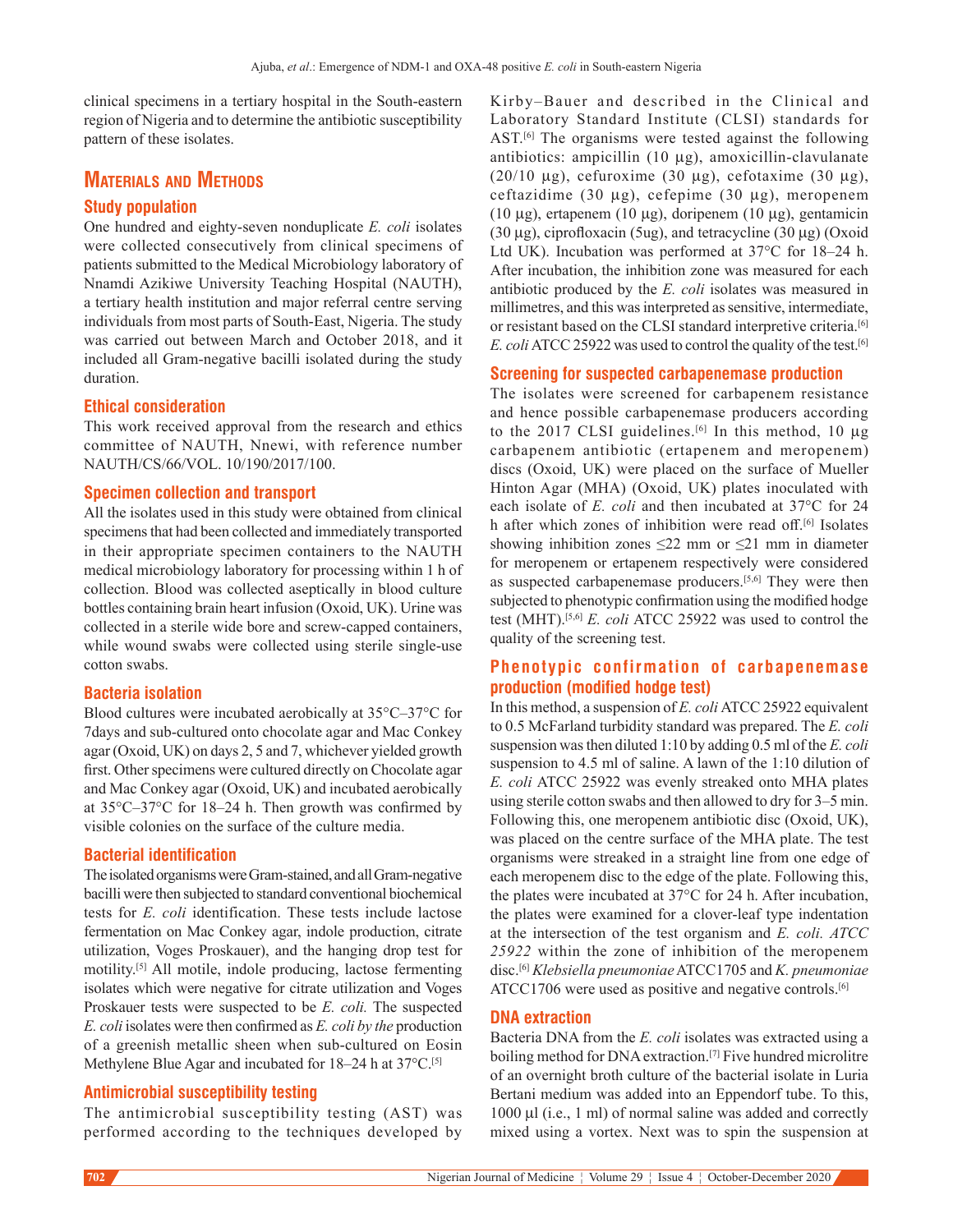14,000 rpm for 5 min. After spinning, the supernatant was discarded, while the sediments were resuspended in 1000 μl of normal saline and mix properly using a vortex mixer. This was repeated three times. After this, the supernatant was discarded again. The sediments were then resuspended in 500 μl of DNA elution buffer and vortexed. Then the mixture was heated on a heating block at 95°C for 20 min. The heated bacterial suspension was fast cooled on ice and spun for 3 min at 14,000 rpm. The supernatant containing the DNA was transferred to a 1.5 ml microcentrifuge tube and stored at‑20°C for further downstream reactions.[7]

## **Molecular detection of New-Delhi metallo beta-lactamase and oxacillinase-48**

Conventional polymerase chain reaction (PCR) was used to amplify genes encoding NDM and OXA‑48 group carbapenemases employing the use of previously published protocols with slight modifications.[8,9] Specific Primer sequences for the detection of  $bla_{NDM}$  and  $bla_{OX_{A,48}}$  (Inqaba, SA) were used [Table 1].

The PCR conditions were as follows: OXA-48; Initial denaturation at 95°C for 5 min, then 35 cycles of denaturation at 95°C for 30 s, annealing at 50°C for 30 s, extension at 72°C for 40 s, then final extension at 72°C for 5 min.<sup>[8]</sup> NDM; Initial denaturation at 95°C for 5 min, followed by 35 cycles of denaturation at 95°C for 30 s, annealing at 51°C for 30 s, extension, 72°C for 60 s, then final extension at 72°C for 5 min.[9] The PCR products were pipetted onto wells on a 1.5% agarose gel in an electrophoretic tank and resolved at 130V for 25 min and visualized on a blue light trans-illuminator.<sup>[8,9]</sup>

## **Results**

Out of the 187 *E. coli* isolates, 41 (21.9%) were carbapenem‑resistant, while 21 (11.3%) of the isolates were confirmed as carbapenemase producers. Urine was the most frequent specimen harbouring the *E. coli*  isolates 115 (61.5%), followed by wounds 24 (12.8%). All phenotypically positive carbapenemase producers showed a clover‑leaf type indentation on MHT [Figure 1]. NDM was detected in 3/187 (1.6%) of the *E. coli* isolates [Figure 2], while the OXA-48 gene was detected in  $12/187$  (6.4%) of the isolates [Figure 3].

The *E. coli* isolates were most susceptible to meropenem 170/187 (90.9%), and this was closely followed by ertapenem 163/187 (87.2%), and doripenem 152/187 (81.3%). The highest level of resistance was recorded against ampicillin 185/187(99%), followed by tetracycline 180/187 (96.3%) [Table 2].

The prevalence of carbapenem‑resistant *E. coli* in the total sample population was 41/187 (21.9%), while that of carbapenemase‑producing *E. coli* was 21/187 (11.23%) [Table 3].

## **Discussion**

The global emergence and dissemination of carbapenemases among Gram-negative bacteria are considered a significant public health challenge. Characterization of carbapenemase‑producing *Enterobacteriaceae* has been done globally as well as in Nigeria. Still, information on the emergence and spread of these group of organisms in the South-eastern parts of Nigeria are limited.<sup>[1-4]</sup>

The antibiotic susceptibility patterns of the *E. coli* isolates revealed that the organisms had the highest resistance rates to Ampicillin 185/187 (99%), and Tetracycline 180/187 (96.3%), but reduced resistance to the carbapenem class of antibiotics(Meropenem, Doripenem, and Ertapenem), with meropenem being the least resistant of them  $9/187$  (4.8%). Similar findings were observed in Sudan and Mexico with the highest resistance rates observed in tetracycline (97.7%)<sup>[10]</sup> and ampicillin (70.8%)<sup>[11]</sup> respectively.

The carbapenem resistance prevalence ranging from 4.8% to 10.2% observed in this study was quite high for a drug



**Figure 1:** Modified hodges test. A is a lawn of *Escherichia coli* ATCC 25922; B is modified hodges test negative control (*Klebsiella pneumoniae* ATCC 1706); C is an *Escherichia* coli test isolate positive on modified hodges test, thus showing clover leaf appearance at its intersection with the inhibition zone of the lawn of *Escherichia coli* ATCC 25922; D is modified hodges test positive control (*Klebsiella pneumoniae* ATCC 1705)

| Table 1: Primer sequences used in the study |                                  |                                        |                     |  |  |
|---------------------------------------------|----------------------------------|----------------------------------------|---------------------|--|--|
| <b>Primers</b>                              | Sequence $(5' \rightarrow 3')^a$ | Location                               | <b>Product size</b> |  |  |
| NDM(F)                                      | GCACACTTCCTATCTCGACATGC          | $bla_{NDM}$                            | $209$ bp            |  |  |
| NDM(R)                                      | <b>CCATACCGCCCATCTTGTCC</b>      | $bla_{NDM}$ , reverse primer           |                     |  |  |
| $OXA-48$ (F)                                | <b>TTGGTGGCATCGATTATCGG</b>      | $bla_{\rm OXA-48}$                     | 743 bp              |  |  |
| $OXA-48(R)$                                 | GAGCACTTCTTTTGTGATGGC            | $bla_{\text{OXA-48}}$ , reverse primer |                     |  |  |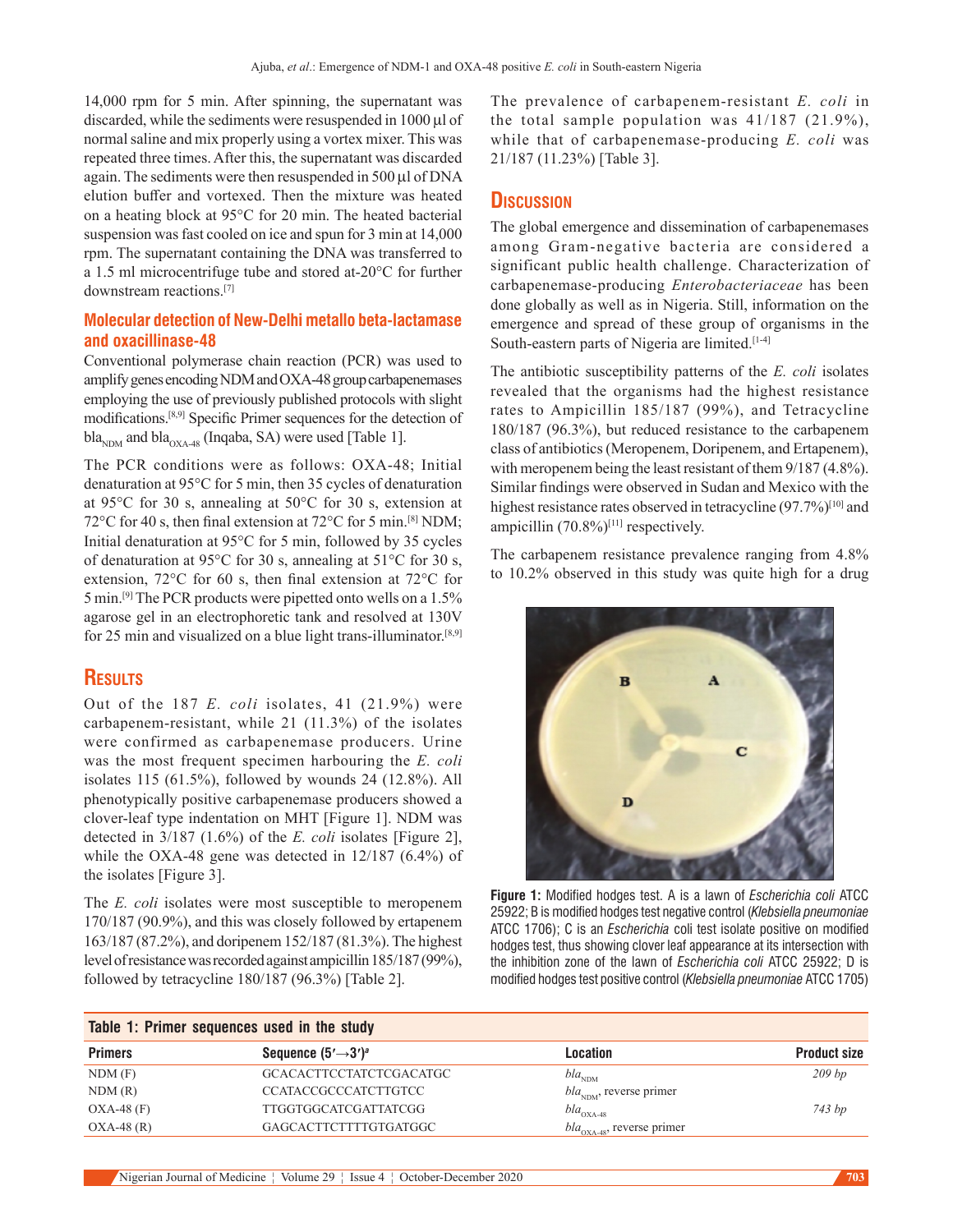| Table 2: Susceptibility patterns of the <i>Escherichia coli</i> isolates |                           |                      |                       |                    |  |  |  |
|--------------------------------------------------------------------------|---------------------------|----------------------|-----------------------|--------------------|--|--|--|
| <b>Antibiotic</b>                                                        | <b>Number of isolates</b> | Susceptible, $n$ (%) | Intermediate, $n$ (%) | Resistant, $n$ (%) |  |  |  |
| Meropenem (MEM)                                                          | 187                       | 170(90.9)            | 8(4.3)                | 9(4.8)             |  |  |  |
| Doripenem (DOR)                                                          | 187                       | 152(81.3)            | 16(8.6)               | 19(10.2)           |  |  |  |
| Ertapenem (ETP)                                                          | 187                       | 163 (87.2)           | 11(5.9)               | 13(6.9)            |  |  |  |
| Cefuroxime (CXM)                                                         | 187                       | 10(5.4)              | 82 (43.9)             | 95(51)             |  |  |  |
| Cefotaxime (CTX)                                                         | 187                       | 81 (43.3)            | 20(10.7)              | 86(46)             |  |  |  |
| Ceftazidime (CAZ)                                                        | 187                       | 93 (49.7)            | 15(8.0)               | 79 (42.3)          |  |  |  |
| Cefepime (FEP)                                                           | 187                       | 91 (48.7)            | 15(8.0)               | 81 (43.3)          |  |  |  |
| Ampicillin (AMP)                                                         | 187                       | 1(0.5)               | 1(0.5)                | 185 (99)           |  |  |  |
| Amoxicillin-clavulanate (AMC)                                            | 187                       | 75(40.1)             | 52 (27.8)             | 60(32.1)           |  |  |  |
| Tetracycline (TE)                                                        | 187                       | 6(3.2)               | 1(0.5)                | 180 (96.3)         |  |  |  |
| Ciprofloxacin (CIP)                                                      | 187                       | 24(12.8)             | 43(23)                | 120(64.2)          |  |  |  |
| Gentamycin (GM)                                                          | 187                       | 68 (36.4)            | 22(11.76)             | 97 (51.9)          |  |  |  |
|                                                                          |                           |                      |                       |                    |  |  |  |

**Table 3: Characteristics of the carbapenemase-producing** *Escherichia coli* **isolates**

| <b>Isolate code</b> | <b>Source of isolation</b> | <b>Hospital unit</b> | MHT      | <b>NDM</b> detection | <b>OXA-48 detection</b> | <b>Gel Electrophoresis lane</b> |
|---------------------|----------------------------|----------------------|----------|----------------------|-------------------------|---------------------------------|
| C30                 | Blood                      | <b>FMW</b>           | Positive | Negative             | Positive                |                                 |
| C70                 | Urine                      | <b>MMW</b>           | Positive | Negative             | Positive                | $\overline{c}$                  |
| C158                | Urine                      | <b>GOPD</b>          | Positive | Negative             | Positive                | 3                               |
| C64                 | Urine                      | <b>MMW</b>           | Positive | Negative             | Positive                | 4                               |
| C107                | Blood                      | <b>MMW</b>           | Positive | Negative             | Negative                | 5                               |
| C80                 | Wound                      | $A\backslash E$      | Positive | Negative             | Negative                | 6                               |
| C85                 | Urine                      | <b>FMW</b>           | Positive | Negative             | Positive                | 7                               |
| C105                | Wound                      | SOP                  | Positive | Negative             | Negative                | 8                               |
| C42                 | Wound                      | <b>MMW</b>           | Positive | Positive             | Positive                | 9                               |
| C69                 | Urine                      | <b>GOPD</b>          | Positive | Negative             | Negative                | 10                              |
| C <sub>29</sub>     | Urine                      | <b>GOPD</b>          | Positive | Negative             | Positive                | 11                              |
| C67                 | Wound                      | <b>MOP</b>           | Positive | Negative             | Negative                | 12                              |
| C <sub>168</sub>    | Wound                      | <b>GOPD</b>          | Positive | Negative             | Negative                | 13                              |
| C87                 | Urine                      | $A\backslash E$      | Positive | Negative             | Negative                | 14                              |
| C63                 | Urine                      | <b>FMW</b>           | Positive | Negative             | Positive                | 15                              |
| C <sub>39</sub>     | Urine                      | <b>CHOP</b>          | Positive | Negative             | Positive                | 16                              |
| C65                 | Urine                      | <b>GOPD</b>          | Positive | Negative             | Positive                | 17                              |
| C89                 | Wound                      | <b>GOPD</b>          | Positive | Negative             | Negative                | 18                              |
| C138                | Urine                      | <b>GOPD</b>          | Positive | Positive             | Positive                | 19                              |
| C135                | Urine                      | <b>FMW</b>           | Positive | Positive             | Negative                | 20                              |
| C91                 | Urine                      | <b>FMW</b>           | Positive | Negative             | Positive                | 21                              |
| Total               |                            |                      | 21       | $3(1.6\%)$           | $12(6.4\%)$             |                                 |

GOPD: General out-patient department, MMW: Male medical ward, A\E: Accident and emergency, FMW: Female medical ward, SOP: Surgical out-patient, CHOP: Children out patient, MOP: Medical out patient

class which has been reserved for use only as a last resort. This was similar to other studies done in Kenya and Kuwait, wherein low resistance rates  $(5\%-8\%)$  to the carbapenems were observed.[12,13] A higher prevalence of 50/229 (21.8%) was observed in isolates from a surgical Intensive Care Unit of a hospital in Egypt.[14] This result, however, was in sharp contrast to an Egyptian study that revealed 100% resistance to meropenem.[15] The reduced rates of resistance to the carbapenems in this study were probably because of the high cost of purchase of carbapenems in Nigeria, which makes it less available for use, thus resulting in decreased selection pressure for development of resistance. Also, the varying antibiotic resistance rates observed may be attributed to varying levels of regulations regarding antibiotic usage in different countries.

The 11.23% prevalence of carbapenemase production in the *E. coli* isolates was slightly lower than the prevalence of carbapenemase‑producing *E. coli* obtained in other Nigerian studies-Lagos (12.4%),<sup>[2]</sup> Kano (14%),<sup>[4]</sup> while also using various phenotypic detection techniques. A much lower prevalence of 3.5% was observed in Italy.[16] Contrasting rates were also observed in other studies with higher prevalences reported in Pakistan  $(69\%)^{[17]}$  and Tanzania (35%).[18] The varying results obtained from these studies may be attributed to differences in the phenotypic detection methods used, as well as different levels of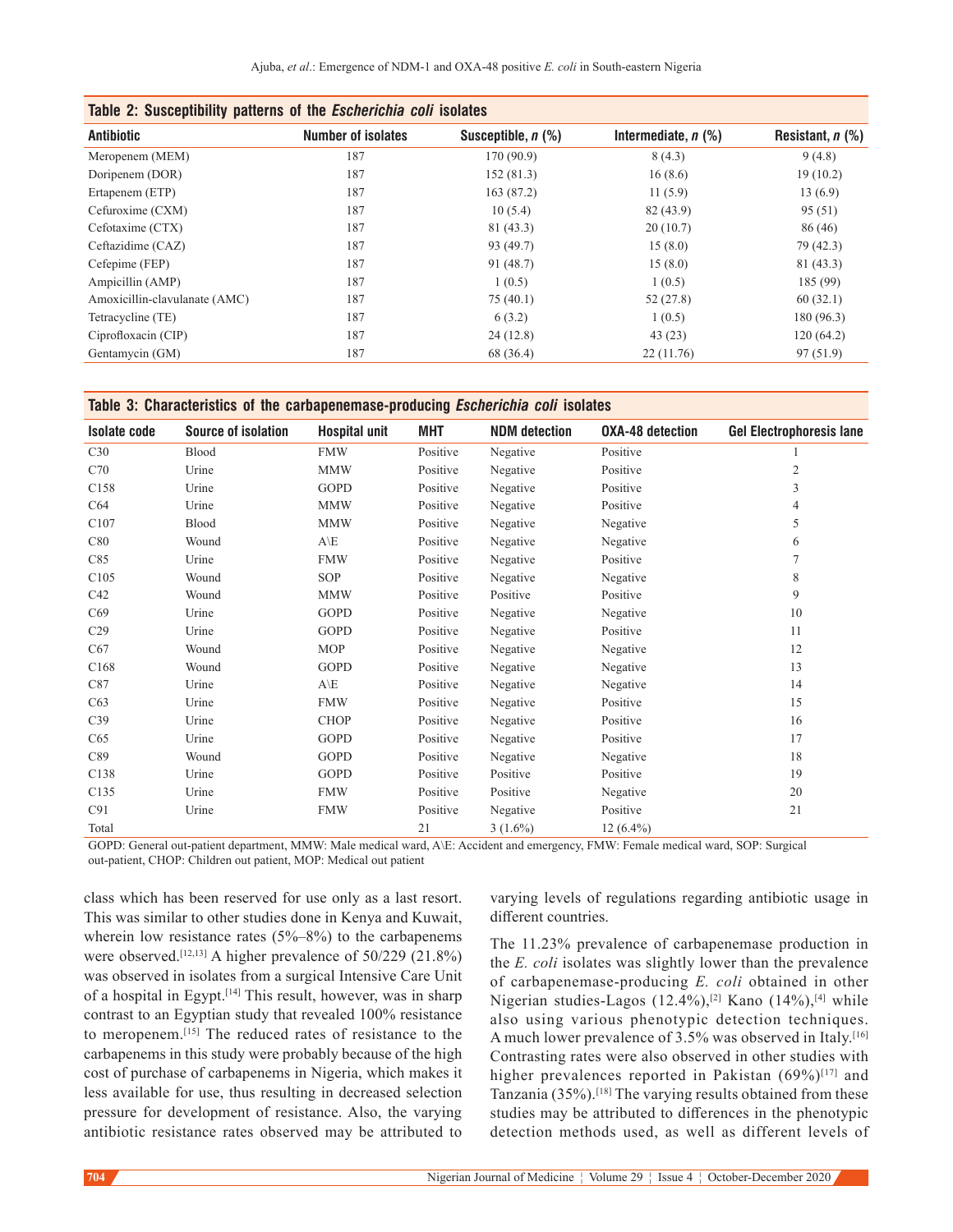

**Figure 2:** Agarose gel electrophoresis showing the amplified New-Delhi metallo beta-lactamase gene bands. Lanes 9, 19 and 20 represent the New-Delhi Metallo Beta-Lactamase bands at 209bp while lane L represents the 100bp molecular ladder

application of antimicrobial stewardship programs in other settings.

The prevalence of NDM gene expression in *E. coli* clinical isolates in this study was similar to the prevalence of NDM observed in Kuwait (2.7%),<sup>[19]</sup> Uganda (2.6%)<sup>[20]</sup> and Pakistan (1.2%).<sup>[13]</sup> A higher prevalence of 12.2% was reported in Iran among clinical bacteria isolates,[21] but a slightly lower rate (0.8%) was noted among *E. coli* clinical isolates in Kano.[22] The observed prevalence of OXA‑48 gene in *E. coli* clinical isolates was 6.4%. This prevalence was only slightly lower in a Lagos study  $(3.4\%)$ ,<sup>[2]</sup> as well as in Tanzania  $(4.8\%)$ ,<sup>[18]</sup> where the prevalence of OXA-48 gene was obtained from carbapenemase‑producing *Enterobacteriaceae* isolates. Amuch higher rate was observed in Saudi Arabia.<sup>[23]</sup> Variations in the prevalence of these carbapenemase genes in the various regions may be due to varying sample sizes and specimens, cross border migrations and geographical distribution of NDM and OXA type genes, which contributes significantly to the types and percentage of carbapenemase enzymes being produced in each locality.

## **Conclusion**

The findings from this study prove that NDM and OXA-48 carbapenemase mediated resistance occurred in the study location, and this may further limit treatment options in the region since these carbapenems are currently being used as agents of last resort in the south-eastern parts of Nigeria. Hence, a reinforcement of infection prevention and control practices in the hospital will be required to curb the propagation of these resistant organisms.

#### **Acknowledgement**

Special appreciations go to Prof. Tatfeng Mirabeau(Coordinator, Molecular Biology Laboratory, Niger Delta University,



**Figure 3:** Agarose gel electrophoresis of the amplified oxacillinase-48 gene. Lanes 1–4, 7, 9, 11, 15–17, 19, and 21 represents the oxacillinase-48 gene bands at 743bp, while lane L represents the 100bp DNA ladder

Bayelsa), for his assistance and directions in the molecular analysis aspects of the work.

## **Financial support and sponsorship**

Nil.

#### **Conflicts of interest**

There are no conflicts of interest.

#### **References**

- 1. Olalekan A, Onwugamba F, Iwalokun B, Mellmann A, Becker K, Schaumburg F. High proportion of carbapenemase-producing *Escherichia coli* and *Klebsiella pneumoniae* among extended‑spectrum β‑lactamase‑producers in Nigerian hospitals. J Glob Antimicrob Resist 2020;21:8‑12.
- 2. Oduyebo OO, Falayi OM, Oshun P, Ettu AO. Phenotypic determination of carbapenemase producing *Enterobacteriaceae* isolates from clinical specimens at a tertiary hospital in Lagos, Nigeria. Niger Postgrad Med J 2015;22:223‑7.
- 3. Mohammed Y, Zailani SB, Onipede AO. Characterization of KPC, NDM and VIM type carbapenem resistance *Enterobacteriaceae* from North Eastern, Nigeria. J Biosci Med 2015;3:100‑7.
- 4. Yusuf I, Magashi AM, Firdausi FS, Sharif AA, Getso MI, Bala JA, *et al*. Phenotypic detection of carbapenemases in members of *Enterobacteriaceae* in Kano, Nigeria. Int J Sci Technol 2012;2:802‑6.
- 5. Cheesbrough M. District Laboratory Practice in Tropical Countries. 2<sup>nd</sup> ed. Cambridge, UK: Cambridge University Press; 2009. p. 62-70, 178‑80.
- 6. Clinical and Laboratory Standards Institute. Performance Standards for Antimicrobial Susceptibility Testing. Twenty‑Seventh Informational Supplement, M100‑S27. Wayne, PA: Clinical and Laboratory Standards Institute; 2017. p. 37.
- 7. Queipo‑Ortuño MI, De Dios Colmenero J, Macias M, Bravo MJ, Morata P. Preparation of bacterial DNA template by boiling and effect of immunoglobulin G as an inhibitor in real-time PCR for serum samples from patients with brucellosis. Clin Vaccine Immunol 2008;15:293-6.
- 8. El‑Ganiny AM, El‑Mahdy AM, Abd EL‑Latif HK, Ibrahem RH, Abdelsabour HI. Phenotypic and genotypic detection of β-lactams resistance in *Klebsiella* species from Egyptian hospitals revealed carbapenem resistance by OXA and NDM genes. Afr J Microbiol Res